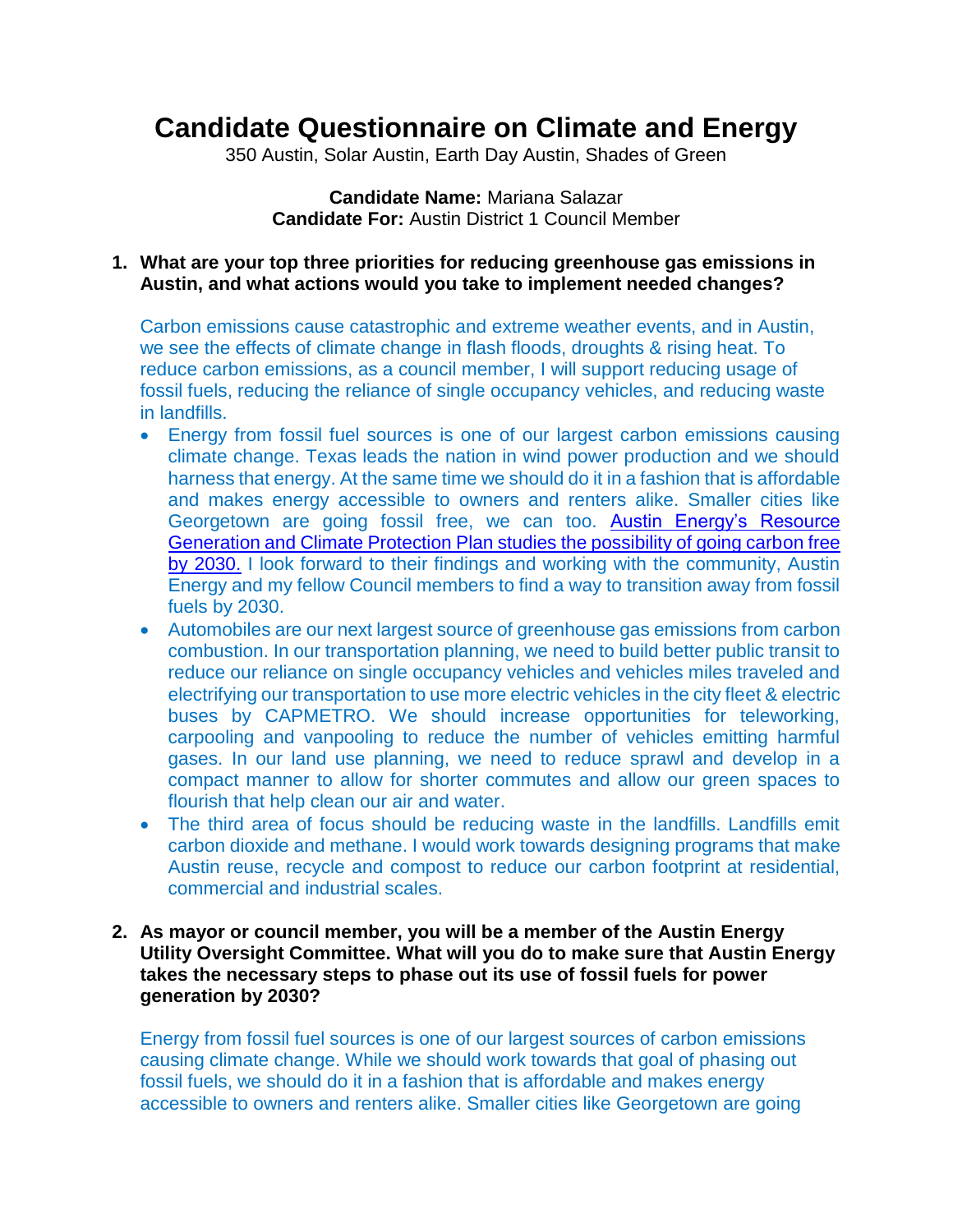fossil free, and for then is much simpler as they only have to deal with one contract/supplier. I will work to ensure Austin takes the necessary steps to phase out its use of fossil fuels by:

- **Supporting the closing of the coal-fired Fayette Power Plant**  Burning coal for energy causes air pollution that leads to negative health impacts like respiratory disorders. Coal plants also use a large amount of water which is a limited resource in Central Texas. I support the [2025 Plan](https://austinenergy.com/wcm/connect/461827d4-e46e-4ba8-acf5-e8b0716261de/aeResourceGenerationClimateProtectionPlan2025.pdf?MOD=AJPERES&CVID=kIjCCTT) directing Austin Energy to "strive to retire its share of the Fayette Power Project as soon as legally, economically and technologically possible. While Austin Energy should continue to talk with LCRA about retiring Units 1 and 2 as soon as economically and technologically feasible, Austin Energy will explore negotiation with LCRA for control of one unit to chart a path toward an early retirement of Austin Energy's share of Fayette starting in 2022."
- Holding [Austin Energy](https://austinenergy.com/wcm/connect/6dd1c1c7-77e4-43e4-8789-838eb9f0790d/2027+Austin+Energy+Resource+Plan+20171002.pdf?MOD=AJPERES&CVID=lXv4zHS) accountable for implementing the Austin Energy [Resource Generation and Climate Protection Plan.](https://austinenergy.com/wcm/connect/6dd1c1c7-77e4-43e4-8789-838eb9f0790d/2027+Austin+Energy+Resource+Plan+20171002.pdf?MOD=AJPERES&CVID=lXv4zHS)
- Ensuring we continue to have a municipal electric utility company which enable us to have high renewable energy power supply (higher than California) and enable us to keep residential rates low, including rate that lowincome customers can pay.
- **3. Despite declining costs of solar, many low income residents and multi-family housing tenants are challenged to participate in Austin Energy's existing rooftop solar programs. Do you think it is important to expand access to solar by developing targeted programs and policies at Austin Energy? Please explain.**

I recognize that installing solar panels is not cheap and it's hard for low-income families to be able to prepay it when the payback period can be as much as 10-12 years. I also recognize that we all benefit from solar power regardless of who owns it. I support expanding access to the community solar programs - beyond the Palmer Events Center and La Loma - to a much broader audience so more customers can sign up to have solar power. Austin Energy has developed programs like [Green Choice](https://austinenergy.com/ae/green-power/greenchoice/faqs) for our community to participate in the wind energy program and a [community solar program](https://austinenergy.com/ae/green-power/solar-solutions) for our community to participate in solar energy production. The design of this program allows owners but also multi-family housing tenants to participate. AE also has various [customer assistance programs](https://austinenergy.com/ae/residential/your-bill/customer-assistance-programs) that aid low income or other vulnerable populations. These are great examples of programs we can expand upon.

**4. Local, distributed scale solar installation has produced values to the utility, community and the local economy. Do you support the expansion of utility investment programs (including rebates) for installing solar locally within the Austin Energy territory? Please Explain.**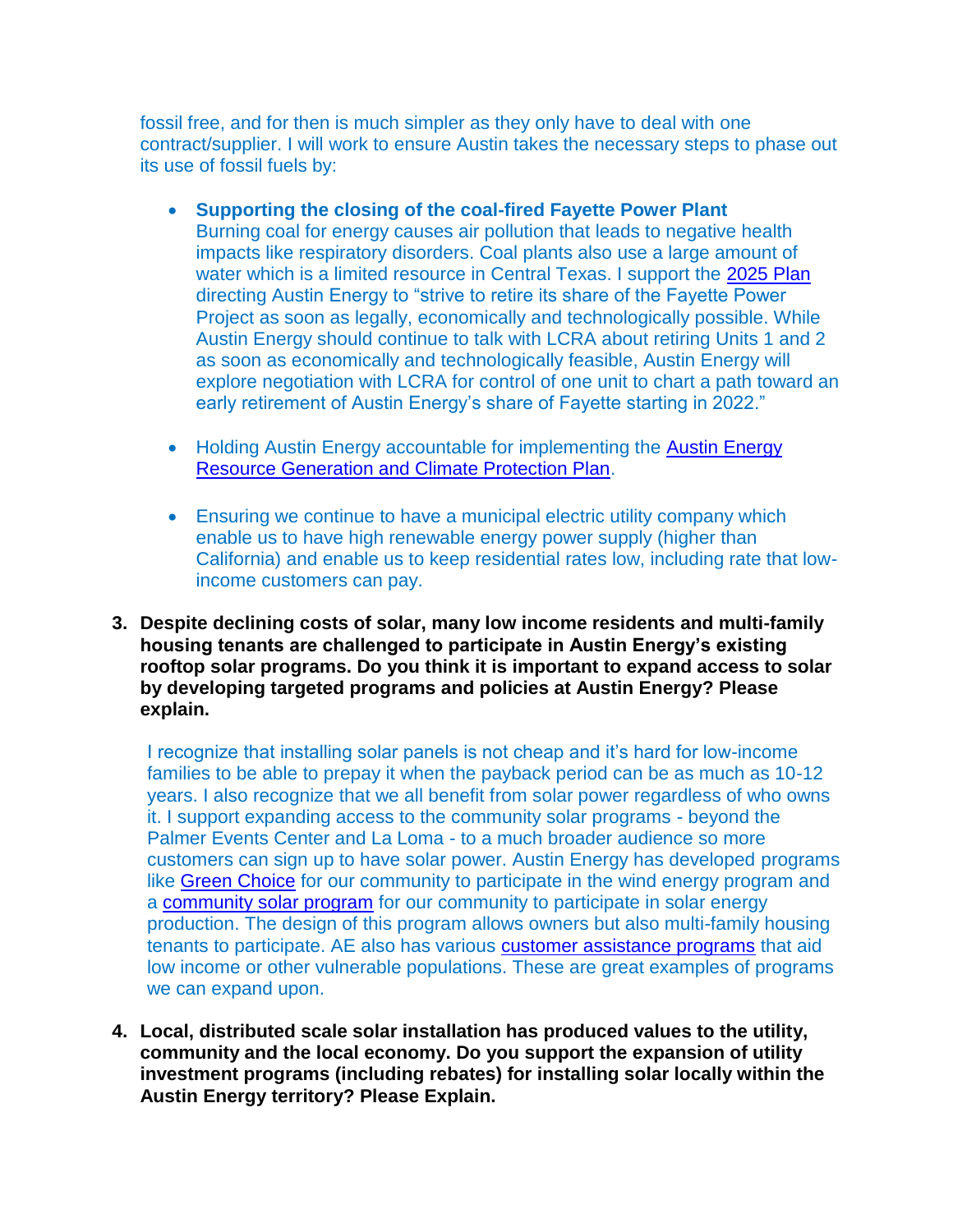I would want to learn more about it's trade off, costs and alternative investments, but in general, I would support the expansion of utility investment programs for installing solar locally within the Austin Energy territory.

**5. What specific role and responsibility do you see Austin taking in responding to local, regional and international impacts of climate change, including preparing for large numbers of people displaced by extreme weather events?** 

Austin has been a leader in climate protection locally and both regionally. I am proud of [Austin's affirmed commitment to the Paris Climate accord](https://www.statesman.com/news/20170602/austin-officials-withdrawal-from-paris-accord-wont-stop-city-plans) despite the Federal Government withdrawing support.

Moving forward I support:

- Continuing to be a leader in climate change
- Energy storage
- Growing our housing supply so we can make austin a place that people can continue to move to and keep it affordable so we can welcome climate refugees.
- Planning better emergency preparation together with friends and neighbors across the state, including having identified spaces in advance where climate refugees can seek shelter right after a weather event.

Due to climate change we will see increasing events of heavy precipitation. Coupled with development that has allowed an increase in impervious cover, Austin will see more intense and frequent flash floods. We have seen the Memorial Day flooding, Halloween flood and witnessed what Houston went through with Harvey. To avoid loss of property and lives due to such events we should explore:

- Implementing green stormwater infrastructure like rain gardens, bioswales etc. to increase runoff infiltration.
- Reducing impervious cover by growing in a compact manner, changing sizes and designs of parking lots, reduce parking requirements, and making other land use changes that allow us to reduce negative impacts of floods.
- Implementing buyout programs for properties in the floodplain.
- Acquiring land or conservation easements on property in critical areas in the watershed to maintain the infiltration capacity and reduce flood impacts downstream.

And while events of heavy precipitation increase, they will be interspersed with longer bouts of drought and increasing average temperatures, with more days above 100 F.

- We need to protect our water supply that is surface water reservoirs that lose more water to evaporation in the summer than used by the city of Austin as a whole. We can do this by diversifying our water supply source using alternate waters like rainwater harvesting, stormwater harvesting, graywater and blackwater at building, community and city scale. We can also have new storage options like aquifer storage and recovery to limit loss of water due to evaporation.
- Drought and increasing temperatures also lead to negative impacts on our